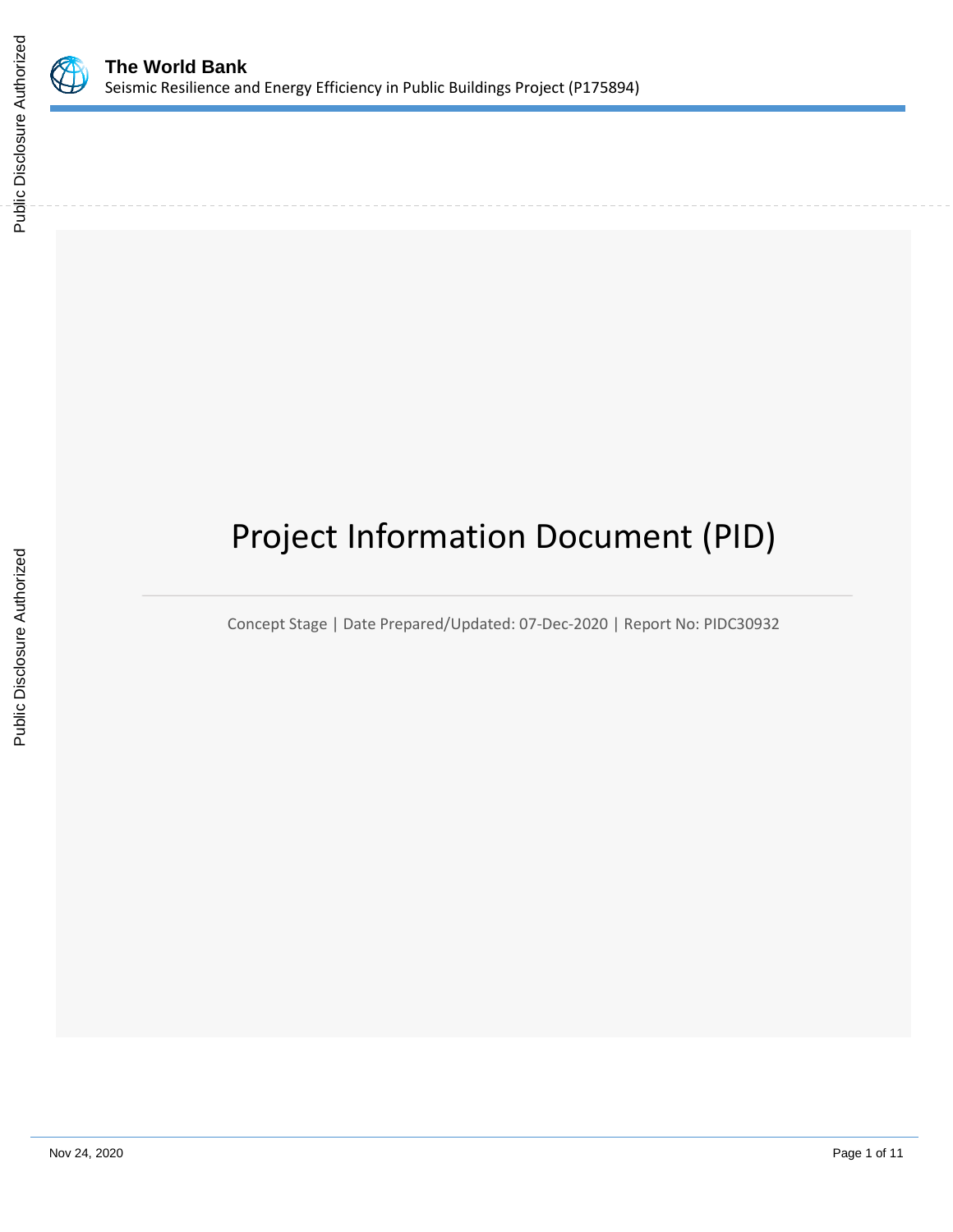

## **BASIC INFORMATION**

#### **A. Basic Project Data**

| Country<br>Turkey                                                  | Project ID<br>P175894                           | Parent Project ID (if any)                                                                                                 | <b>Project Name</b><br>Seismic Resilience and<br>Energy Efficiency in<br><b>Public Buildings Project</b><br>(P175894) |
|--------------------------------------------------------------------|-------------------------------------------------|----------------------------------------------------------------------------------------------------------------------------|-----------------------------------------------------------------------------------------------------------------------|
| Region<br>EUROPE AND CENTRAL ASIA                                  | <b>Estimated Appraisal Date</b><br>Apr 05, 2021 | <b>Estimated Board Date</b><br>Sep 16, 2021                                                                                | Practice Area (Lead)<br>Urban, Resilience and<br>Land                                                                 |
| <b>Financing Instrument</b><br><b>Investment Project Financing</b> | Borrower(s)<br><b>Republic of Turkey</b>        | <b>Implementing Agency</b><br>Ministry of Environment and<br>Urbanization, General<br>Directorate of Construction<br>Works |                                                                                                                       |

#### **Proposed Development Objective(s)**

The proposed Project Development Objective (PDO) is to enhance the seismic safety and resilience, and to improve the energy efficiency performance, of central government buildings in Turkey

#### **PROJECT FINANCING DATA (US\$, Millions)**

#### **SUMMARY**

| <b>Total Project Cost</b> | 200.00 |
|---------------------------|--------|
| <b>Total Financing</b>    | 200.00 |
| of which IBRD/IDA         | 200.00 |
| <b>Financing Gap</b>      | 0.00   |

#### DETAILS

#### **World Bank Group Financing**

| International Bank for Reconstruction and Development (IBRD) | 200.00 |
|--------------------------------------------------------------|--------|
|--------------------------------------------------------------|--------|

Environmental and Social Risk Classification **Concept Review Decision**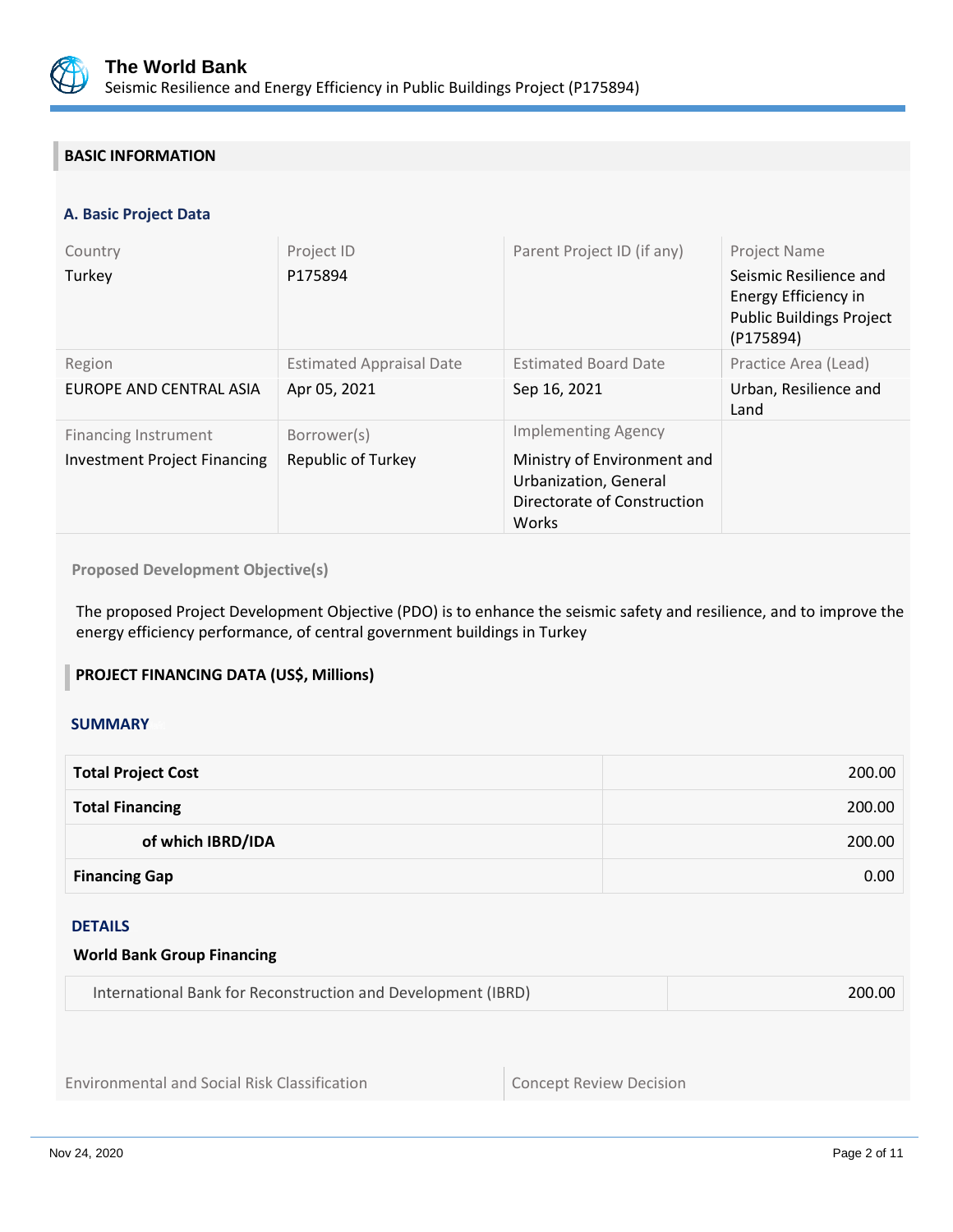

| Moderate | Track I-The review did authorize the preparation to<br>continue |
|----------|-----------------------------------------------------------------|
|          |                                                                 |

Other Decision (as needed)

#### **B. Introduction and Context**

#### Country Context

**Turkey is a large, upper-middle-income country with a strong record of inclusive growth, but recent shocks are risking the economic and social gains made since the early 2000s.** Turkey achieved rapid economic and social development in the 2000s, with poverty incidence more than halving and real Gross Domestic Product (GDP) increasing by 50 percent by 2008. Since the Global Financial Crisis (GFC) in 2007-2009, rapid growth continued but was increasingly associated with stagnant productivity, a rising current account deficit and growing foreign exchange-denominated debt stock.

**Economic vulnerabilities that had accumulated over the past 4 years came to a head in mid-2018.** Policy stimulus in the aftermath of the 2016 failed coup attempt led to economic overheating which came at a cost of double-digit inflation and a large current account deficit. A hardening of external economic conditions in mid-2018, together with tense international relations, led to a collapse in the Lira. This triggered a downturn in the Turkish economy as spending fell, inflation spiked, and the corporate sector struggled under an elevated debt burden. Turkey experienced three quarters of negative growth from late 2018 to mid-2019, close to one million jobs were lost, and unemployment rose from 10 percent in January 2018 to 13.8 percent by January 2020. GDP per capita has fallen to US\$9,000, from a high of US\$12,500 in 2013, while poverty reduction progress stalled in 2018.

**An emergent economic recovery starting late 2019 has been undermined by the COVID-19 pandemic**. Over the course of late 2018 and 2019, the country's economy went through significant adjustments. Current account imbalances declined sharply, banks and corporates reduced their exposure to foreign currency debt, private sector credit growth resumed, and demand had started to recover. By the end of 2019, economic activity was rebounding with strong growth in the fourth quarter, and GDP growth was projected to accelerate to 3 percent in 2020. However, with the onset of the COVID-19 pandemic, the outlook for 2020 has deteriorated considerably.

**The COVID-19 health crisis quickly turned into a deep economic shock.** The economy faced combined shocks of lower demand, activity restrictions, and supply chain disruption due to the pandemic. This caused a contraction of GDP by 9.9 percent (yoy) in 2020Q2, the most in over a decade. On the demand side, external trade and finance collapsed as the global economy pulled down its shutters. Private consumption and investment contracted significantly along with collapse in domestic demand. On the supply side, declining demand and containment measures led to business shutdowns and loss of cashflow and interruptions to domestic and international trade disrupted supply chains and production. The services sector was also not spared from contraction with closure of hospitality businesses, declining demand for transport, and others. The combination of all this negatively impacted the labor market. More than 2.5 million people left the labor market and employment contracted by 6.5 percent in May 2020 compared to the end of 2019.

**The policy response helped to cushion the blow for businesses and households but exacerbated the vulnerabilities in**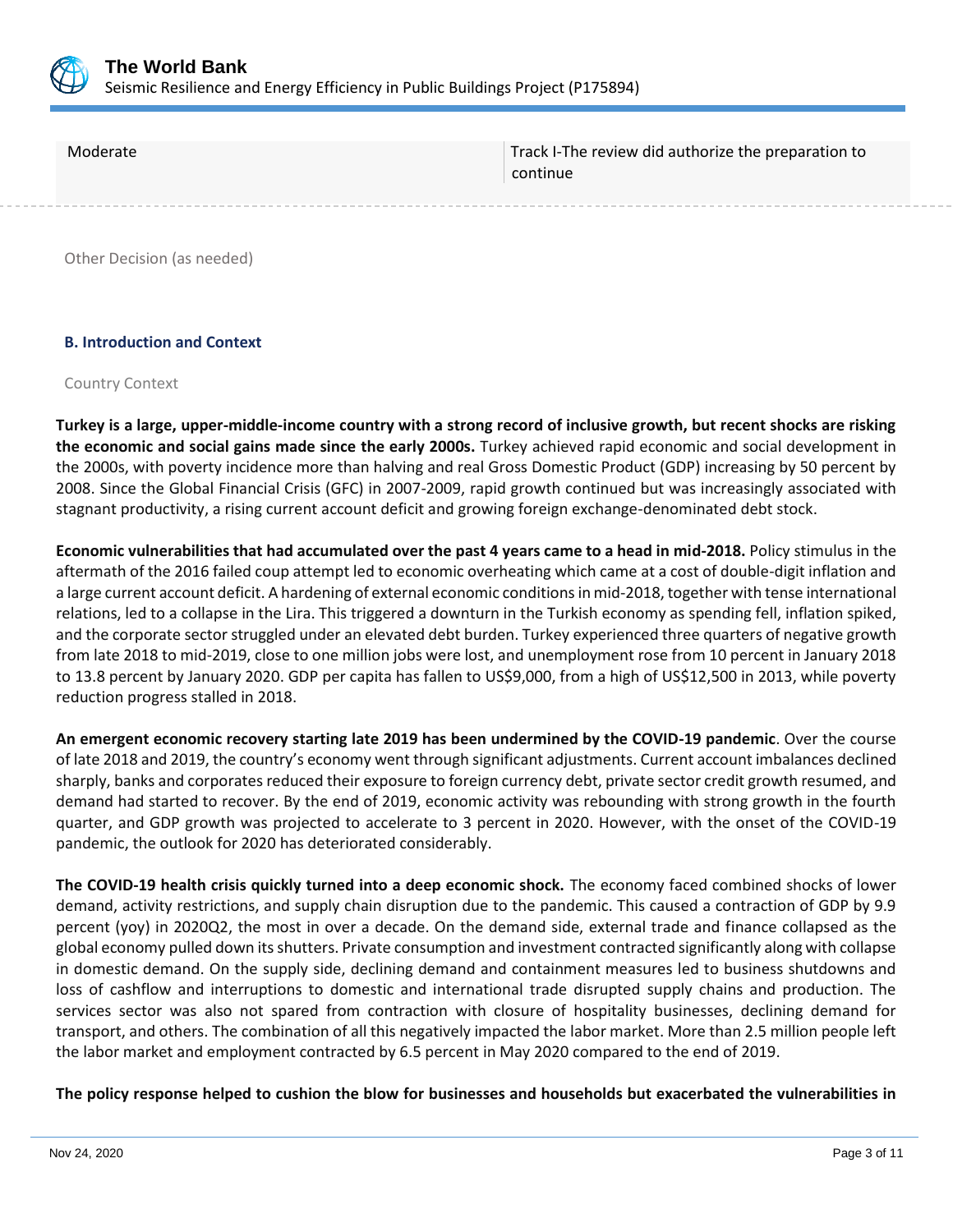

**the economy.** The Central Bank raised liquidity and lowered interest rates to well below the prevailing inflation rate. The banking regulator introduced flexibilities that enabled public banks to extend credit to some of the most affected parts of the economy. On the fiscal side, the authorities provided support to households by extending social assistance, and to businesses mostly through tax reliefs. Short term work allowance and unpaid leave support have been provided to prevent massive layoffs and employment losses. However, the monetary policy response exacerbated the existing vulnerabilities with renewed pressures on the current account, consumer prices and the currency. Efforts on exchange rate stabilization in a time of massive capital flight led to a sharp fall in reserves net of short-term drains. The economy is expected to rebound in the second half of the year, but GDP is still projected to contract by 1.8 percent in 2020, led by the massive deterioration in the current account, lower consumption on the demand side, and declines in both services and manufacturing output. The pace of recovery beyond 2021 will depend on the duration of the pandemic, the availability and distribution of a vaccine and restoration of international trade and investment flows.

#### Sectoral and Institutional Context

**Long term sustainable growth in Turkey requires a reduction in the physical, social and economic shocks associated with geophysical and climate disasters with a commensurate reduction in greenhouse gas (GHG) emissions and energy intensity.** Buildings with the greatest vulnerability to disasters are typically energy inefficient, as these buildings pre-date modern building codes, which is the case for a vast number of public and private sector buildings in Turkey. As such there are significant time and cost efficiencies that can be generated by integrating structural strengthening and energy efficiency improvements. This has been tested in various Bank projects in Turkey and the Europe and Central Asia region, wherein energy efficiency projects will include some structural improvements of buildings, especially in roofs, or in seismic reduction projects that include energy efficiency measures alongside strengthening measures. However, there is an urgent need to demonstrate the value of integrating resilience and energy efficiency at scale in the buildings across Turkey and the broader ECA region.

**Energy efficiency is critical for Turkey to sustain its economic growth while meeting its commitments for climate change and environmental sustainability.** Turkey's energy intensity (that is its energy use per unit of GDP, or 0.12 toe/2010 US\$1,000 of GDP in 2016) was slightly higher than that of OECD countries (0.11) and EU countries (0.07 to 0.10) and compares favorably with many of its neighboring countries in Eastern Europe and the Balkans. However, as energy use per capita in Turkey rises (from its current 1.5 toe per capita compared with 4.2 in OECD countries), its energy intensity is expected to grow. This high intensity negatively impacts energy security—Turkey's energy imports have increased in recent years, from US\$37.2 billion in 2017 to about US\$43.0 billion in 2018, and it accounts for almost 19 percent of the country's total imports. It also has a negative impact on the environment, with the energy sector accounting for 72.2 percent of the country's GHG emissions in 2017.

**The government has recognized the importance of energy efficiency (EE) as evidenced by its inclusion in various policy documents.** These include the Energy Efficiency Law (2007), Secondary legislation on Energy Performance of Buildings (2009), Electricity Market and Security of Supply Strategy (2009), the National Climate Change Strategy (NCCS, 2010-2020), the National Climate Change Action Plan (NCCAP, 2011-2023), the Energy Efficiency Strategy (2012) and the successive Energy Efficiency Action Plan (2016). The National Energy Efficiency Strategy of 2012 calls for a 10 percent reduction in energy intensity across all sectors, and the National Energy Efficiency Action Plan (NEEAP), approved in January 2018, calls for US\$11 billion investment in energy saving measures to reduce consumption by 23.9 million tons equivalent petroleum (14 percent) by 2023. In 2016, the Ministry of Energy and Natural Resources (MENR) commissioned a study to assess the potential for energy efficiency<sup>1</sup> in public buildings. This study estimated that there are about 175,280 public buildings in operation across the country. At least 5% (or more than 8,500 buildings) are likely to be central government or affiliated,

<sup>&</sup>lt;sup>1</sup> Under the World Bank-GEF Small and Medium Enterprise Energy Efficiency Project.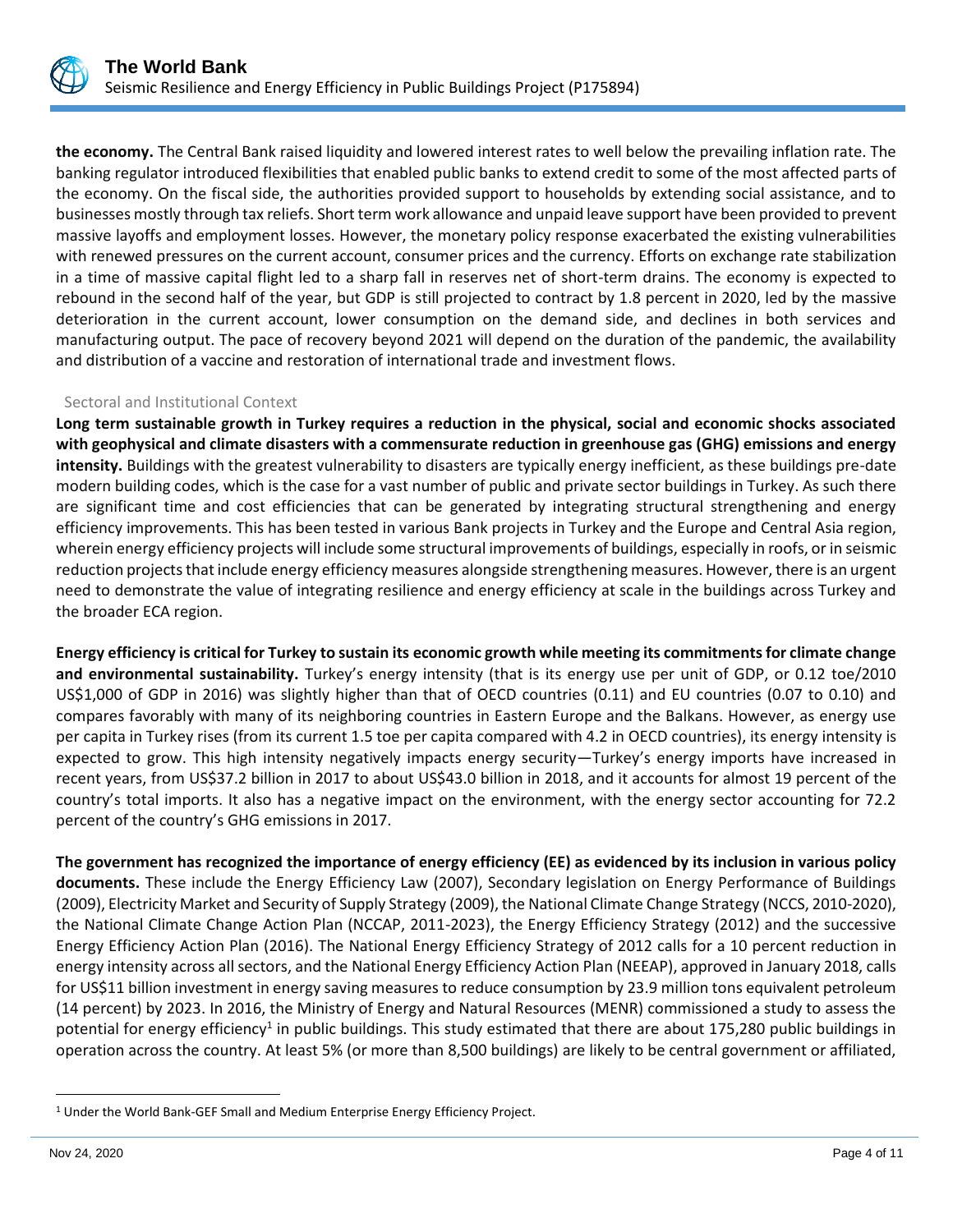

requiring US\$1.8 billion of investment approximately to increase the energy efficiency.

**Exposure and vulnerability to natural hazards, including earthquakes, landslides, and floods also threaten sustainable development in Turkey.** Among these disasters, earthquakes have claimed the highest number of lives and caused the greatest economic loss, with 76 earthquakes since 1900 resulting in approximately 90,000 fatalities, a total affected population of 7 million, and direct losses exceeding US\$25 billion<sup>2</sup>. About half the casualties were due to two earthquakes on the North Anatolian Fault in 1939 and 1999. In the 1999 Marmara earthquakes, which affected 10 cities<sup>3</sup> in the Marmara Region of Turkey where almost 35 percent of the Turkey's GNP was produced, the death toll was over 18,000 with a direct economic impact estimated at US\$5 billion (2.5 percent of GNP). Although less catastrophic, floods and landslides are frequent events in Turkey and result in localized losses. Observed and anticipated climate change impacts, such as more intense precipitation, extreme heat and rising sea level, are expected to lead to increasing risks to natural disasters, including more frequent and intense flooding in low-lying areas of river deltas and coastal cities and other extreme weather events<sup>4</sup>.

**The most recent major earthquake (magnitude 6.9) occurred on October 30, 2020 in the Aegean Sea and severely impacted the region of Izmir, which is the third largest urban area and economic hub in Turkey.** A rapid damage assessment conducted by the World Bank<sup>5</sup> estimated a preliminary economic loss exceeding US\$900 million (or equivalent of 0.12% of the Turkish 2019 GDP), from direct damage associated with the event. The City of Izmir suffered disproportionately from this event, with 17 multi-story buildings collapsed, 500 to 1,000 buildings damaged beyond repair, and 116 fatalities. More than 5,000 buildings suffered light structural damage and damage to non-structural features, and the impact on critical infrastructure is still being assessed. Moreover, moderate to heavy damage for 36 public buildings and 32 schools is reported. Strong amplification of ground shaking due to local geological conditions, as well as poor code compliance, and poor construction quality for these buildings (many of which were constructed in 1990s), are strong contributing factors to the level of damage<sup>6</sup>. Buildings constructed after 2000, according to the code, performed well in this earthquake.

**Turkey has enacted regulatory and institutional reforms to reduce seismic risk, often in response to major disaster events.** Over time, these revisions have resulted in a strong regulatory framework for seismic resilient design and construction of buildings and infrastructure and improved supervision and enforcement of the regulations. The most recent probabilistic seismic hazard map of Turkey was finalized in 2016 under the leadership of AFAD<sup>7</sup> who also revised the standing earthquake code in 2016<sup>8</sup>. Endorsed by the decision of the Cabinet of Ministers (dated January 1, 2019), this seismic hazard map of Turkey provides a consistent and official measure of the seismic hazard across the country and will facilitate mainstreaming of seismic risk reduction investments. However, despite these advances, Turkey has millions of buildings that were constructed prior to 2000 when the modern seismic codes were introduced in Turkey. Under the Disaster Risk Management in Schools Project (P157683) and broader government safer school program, the seismic risk in primary and secondary schools will be addressed over the coming decade.

**In parallel to regulatory and policy enhancements, Turkey has been taken key steps to improve the energy efficiency** 

<sup>2</sup> Erdik, M. (2013), Earthquake Risk in Turkey, Science Mag, Vol. 341, Issue 6147, pp. 724-725, DOI: 10.1126/science.1238945

<sup>3</sup> Kocaeli, Sakarya, Yalova, Istanbul, Bursa, Bolu, Eskisehir, Duzce, Karabuk, and Zonguldak.

<sup>4</sup> IFC &EBRD, (2013), Pilot Climate Change Adaptation Market Study: Turkey

<sup>5</sup> M 6.9 Aegean Sea Earthquake – Impact on Turkey: Global Rapid Damage Estimation (GRADE) Report

<sup>6</sup> Erdik, M., Demircioğlu, M. B., Cüneyt, T., 2020, Forensic analysis reveals the causes of building damage in İzmir in the Oct 30 Aegean Sea earthquake, Temblor, http://doi.org/10.32858/temblor.139

<sup>7</sup> Disaster and Emergency Management Presidency

<sup>&</sup>lt;sup>8</sup> The objective of the revised code is to establish minimum structural performance and design standards for public and private building stock which is in full or in part exposed to seismic risk and which are considered to be rebuilt, retrofitted, renovated and/or expanded.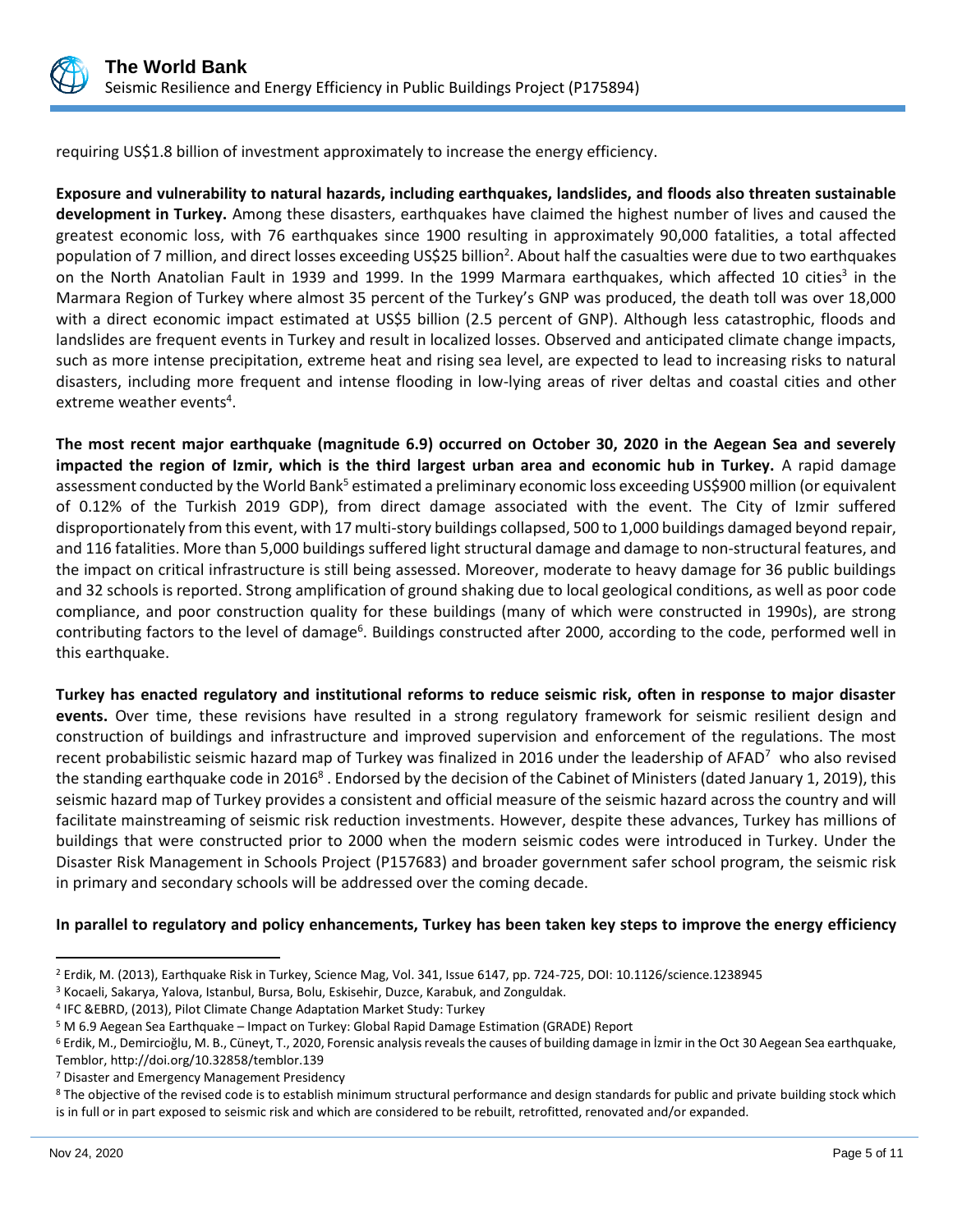

**and seismic safety and resilience of public buildings.** The government highlighted energy efficiency as a key component of its energy security strategy in its 10th and 11th Development Plans and the Ministry of Environment and Urbanization (MoEU) was mandated in the 11th Development Plan to take key actions to reduce seismic risk in public buildings. In line with this ambition, MoEU and the Bank launched the Turkey Energy Efficiency in Public Buildings (EEPBP) Project (P162762) in 2019. This Project aims to reduce energy use in central government buildings and inform the development of sustainable financing mechanisms to support a scaled-up, national program for energy efficiency in public buildings. In order to demonstrate the potential energy savings and potential payback of energy efficiency, all buildings under this Project must be assessed as structurally and seismically safe<sup>9</sup> to be eligible for investment. Buildings found to have structural deficiencies are not eligible for financing under the EEPBP. In parallel, the MoEU initiated the development of an inventory of public buildings (Public Structures Inventory System, KAYES) to identify seismically vulnerable buildings that need strengthening<sup>10</sup>. The MoEU anticipates conducting field investigations between 2020 and 2023 to populate the KAYES database, and to use this information to develop a national prioritized program of structural strengthening in public buildings.

While the EEPBP is expected to improve the energy efficiency of more than 600 public buildings, assessments have revealed at least 481 central government buildings constructed prior to 2000 that have been identified as requiring seismic retrofitting or reconstruction that cannot benefit from EEPBP. These government buildings include 320 education facilities, 100 hospitals and 61 essential administrative buildings. Moreover, through the new data collected under the KAYES Project, many critical more buildings are being identified as requiring both energy efficiency and seismic strengthening. These buildings may also require other functional improvements to reduce building fire risk, improve universal access etc.

**The proposed Seismic Resilience and Energy Efficiency in Public Buildings Project (SREEPBP) will promote a strategic national approach to increasing energy efficiency and seismic performance in public buildings** through an integrated approach which can be scaled towards addressing challenges in the rest of the building vast stock in Turkey. Such an approach is expected to yield the following benefits: (i) reduction in total construction cost through shared labor<sup>11</sup> and complementary concurrent investments; (ii) sustainability of energy efficiency improvements through the building lifetime and payback period by ensuring investment in earthquake resistant buildings<sup>12</sup>; (iii) functional upgrades such as autonomous energy (e.g. solar panels), which are crucial to ensure energy supply and continuity of service in the aftermath of an earthquake where energy service can be disrupted for days or weeks; (iv) upgrade to roofs associated with energy efficiency which can increase the performance of building during an earthquake (e.g. minimizing damage to non-structural elements) and in storm events; (v) assessing the full economic case for building improvement versus demolishing and rebuilding; and (vi) minimizing disruption to building occupants and government services. Approaches developed under the operation would be shared with other line ministries, municipalities, etc. to build awareness and expertise in such

<sup>9</sup> A building was considered structurally and seismically safe in the EEPBP project (P162762), if: (a) the construction permit for the building was issued in or after January 2000; or (b) for buildings whose construction permit was issued before January 2000, the building is officially assessed by a civil engineer (registered with the Turkish Chamber of Civil Engineers) as structurally and seismically safe, and such assessment has been accepted by MoEU (recognizing that should a building be assessed as not structurally and seismically sound, the related structural works to address such deficiencies may be added to a Subproject only if the total cost of the renovations have a payback period of under 12 years.

<sup>&</sup>lt;sup>10</sup> The system is being developed in collaboration with the Hacettepe University, Gazi University and Middle East Technical University. The database supports the identification of public buildings at seismic risk by collecting data on the building age, structural system, use, requirements for further structural analysis for potential retrofitting etc.

<sup>&</sup>lt;sup>11</sup> The World Bank analysis "Reducing earthquake risk in large panel multifamily buildings" in Bulgaria (P164887) indicated that over 50 percent of the cost for the energy efficiency improvements relates to labor. Such a cost can be shared and further optimized if integrated with seismic strengthening.

<sup>&</sup>lt;sup>12</sup> The on-going EEPBP project in Turkey (P162762) will target a minimum energy savings of 20%, with a maximum simple payback period of 12 years. Considering the high frequency of damaging earthquakes in Turkey (1 event every 1.5 years on average), seismic events are likely to occur during that period, even more so during the lifecycle of the buildings. Therefore, adequate seismic performance of structures is crucial to justify the longterm return on investment for energy efficiency works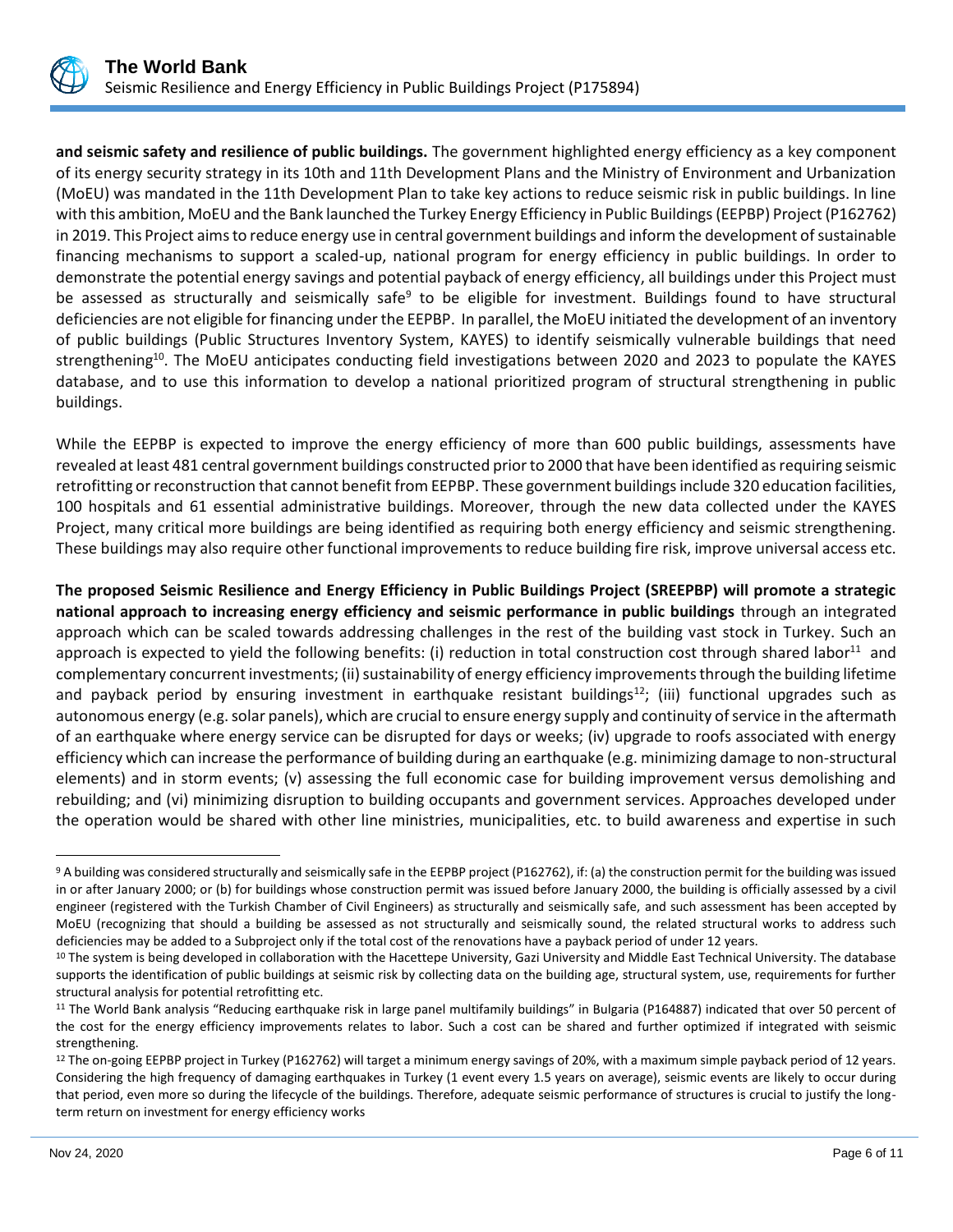

efforts, and used to help develop capabilities among market actors (energy auditors, technical designers and architects, construction firms, etc.) on the benefits of these dual objectives during renovations.

The benefits, which are expected to be gained from applying the combined approach on increasing energy efficiency and seismic performance of the public buildings, are well established in Turkey and internationally. For example, one of the main lessons learnt from the "Seismic Risk Mitigation Project in Istanbul" Project (ISMEP, P078359) was that functional and energy efficiency upgrades improved the quality of the learning environment in the schools, and health service delivery in the hospitals. Performing these upgrades in conjunction with seismic retrofitting was vital to build support among beneficiaries and stakeholders for the risk reduction intervention. Moreover, in the current COVID-19 pandemic the safety of hospitals has been tested, with hospitals in Croatia and Turkey damaged in 2020 earthquakes and with a November 2020 building fire in a COVID-19 ward in a hospital in Romania highlighting the need for investments in fire safety.

#### Relationship to CPF

**The proposed SREEPBP project is aligned with the World Bank Country Partnership Framework (CPF)<sup>13</sup> for Turkey for the FY18-21 period and with the objectives of Turkey's 11th Development Plan (2019–2023).** The CPF sets out the overall objective of supporting Turkey in achieving more sustainable and inclusive development by focusing on growth, inclusion, and sustainability dimensions. The proposed Project contributes to Focus Area 3: Sustainability, with significant contributions to Objectives 8 and 9, and some contribution to Objectives 6 and 7. Objective 8 focuses on the improved sustainability and resilience of cities, and this Project will improve the seismic and broader disaster resilience of key public buildings. These investments contribute to life safety, continuity of critical public services, and provide a demonstration of resilient public buildings. Through deepening energy efficiency investments in Public Buildings, this Project substantially contributes to Objective 9: Increased Sustainability of Infrastructure Assets and Natural Capital. Under Objective 7: Improved reliability of energy supply and generation of green energy, the Project will provide support to renewable (such as solar) energy initiatives. The Project also contributes to decrease energy consumption which supports Turkish energy independence. The support to education and health buildings under the Project also contributes to Objective 6 around the strengthened performance of the education and health sectors.

#### **C. Proposed Development Objective(s)**

The proposed Project Development Objective (PDO) is to enhance the seismic safety and resilience, and to improve the energy efficiency performance, of central government buildings in Turkey

#### Key Results (From PCN)

- a) Number of people benefiting from public buildings made resilient to seismic and disaster risks;
- b) Projected lifetime energy savings from energy efficiency (EE) investments in central government buildings; and
- c) Percentage of project beneficiaries reporting an improvement in building safety and comfort level (disaggregated by gender)

Other intermediate indicators could include: associated CO2 emissions reductions as a result of the energy savings;

<sup>13</sup> Report number 110906, July 28, 2017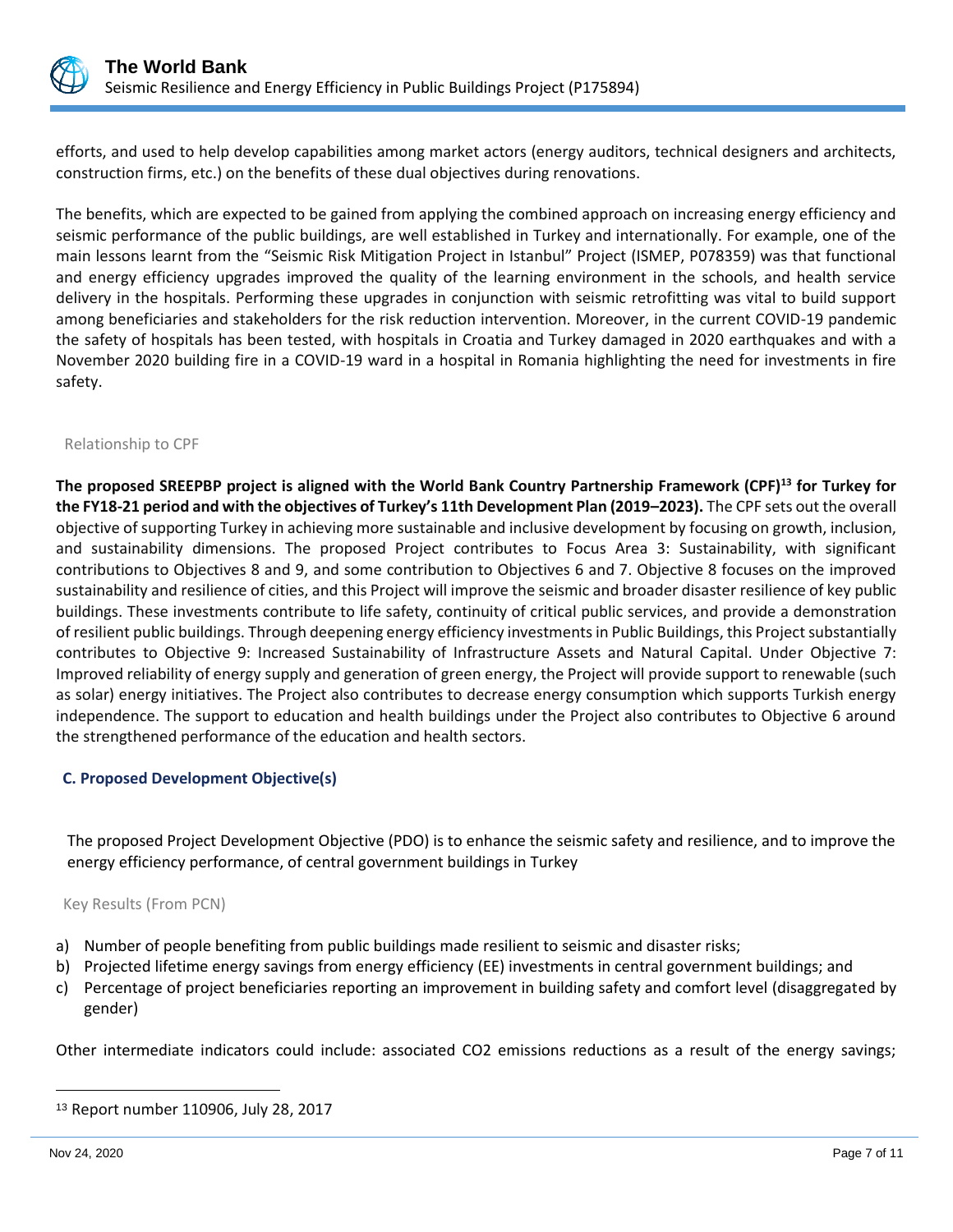

number of buildings renovated for seismic and disaster safety and EE; budgetary savings from EE investments; number of staff trained on EE/disaster resilience (MoEU, line ministries, design/construction firms, disaggregated by gender); increase in the availability of structural vulnerability assessments of public buildings; development of long-term and prioritized investment plans to reduce seismic risk in public etc.

#### **D. Concept Description**

The Project will be supported by a US\$200 million IBRD Investment Project Financing (IPF) loan, with US\$3-5 million inkind contribution from MoEU. The Project would support improvements in seismic and disaster resilience and energy efficiency of central government and central government affiliated buildings through retrofitting and renovation or demolition and reconstruction. It is anticipated that the Project will support interventions in education buildings (preprimary and tertiary)<sup>14</sup>, dormitories, hospitals and public administrative buildings. Buildings will be identified through the Energy Efficiency in Public Buildings Project (P162762) and the national database (KAYES) of public buildings, which can then be prioritized based on seismic risk and energy efficiency needs.

The Project is expected to include three components: (i) investments in central government buildings for seismic strengthening and improvement of EE; (ii) project implementation support and TA; and (iii) Contingent Emergency Response Component (CERC).

#### *Component 1. Investments in central government buildings for seismic strengthening and improvement of EE*

Under this component, MoEU would support the renovation of central government and central-government affiliated buildings (i.e., public buildings under central line ministries, such education facilities, dormitories and hospitals). The number of beneficiaries protected from earthquakes and other disaster events would be maximized by implementing appropriate, cost-effective structural retrofitting, energy efficiency improvements and as necessary other functional improvements. In cases where it is deemed economically unviable to retrofit and renovate a building, the Project could finance the demolition and reconstruction of new buildings<sup>15</sup>. It is expected that subprojects will generate demonstrable energy cost savings and life safety benefits and will provide a basis for a scaled up national program aimed at seismic and disaster resilience and energy efficiency in Turkish public buildings.

It is expected that this Project will support intervention in approximately 150 public buildings<sup>16</sup>. The identification and prioritization of buildings for inclusion in the Project would be based on buildings assessed under the EEPB Project and on data the Turkish KAYES database, which covers more than 100,000 public buildings. Some economies of scale are expected to be achieved through focusing on campuses or sites with multiple buildings, such as hospitals, universities and vocational schools. The procedures for identifying, prioritizing, and selecting the buildings (including eligibility criteria) as well as the definition of eligible investments will be developed through preparation and described in the Operations Manual (OM). Based on international best practice, a robust and objective prioritization is expected to be based on level of seismic hazard, building structural characteristics (construction year, number of stories, structural system), number of occupants/building users, service provision of the building<sup>17</sup>, and the criticality of building operation during a disaster<sup>18</sup>.

<sup>&</sup>lt;sup>14</sup> Through a parallel Project – Disaster risk Management in Schools (P157683), the Bank is supporting disaster resilience and energy efficiency interventions in primary and secondary schools under the Ministry of National Education.

<sup>&</sup>lt;sup>15</sup> These new buildings may be constructed on the same site, or at an alternative location. In the case of buildings such as hospitals it may be more efficient and less disruptive to construct a new hospital on a new site and then demolish the old building, rather than temporarily relocating patients and medical services during construction.

<sup>&</sup>lt;sup>16</sup> Depending the types of structural strengthening required, floor area space, and the types of buildings the total number of buildings could range from 50-250. A higher number of hospitals included in the Project is expected to result in fewer buildings as these buildings are typically very expensive to retrofit/renovate and in many cases its more efficient to demolish and rebuild.

<sup>&</sup>lt;sup>17</sup> For example, the number of citizens served by a hospital or administrative service.

<sup>&</sup>lt;sup>18</sup> The criticality of a building may be related to its function in emergency response, such as the emergency department of a hospital or buildings that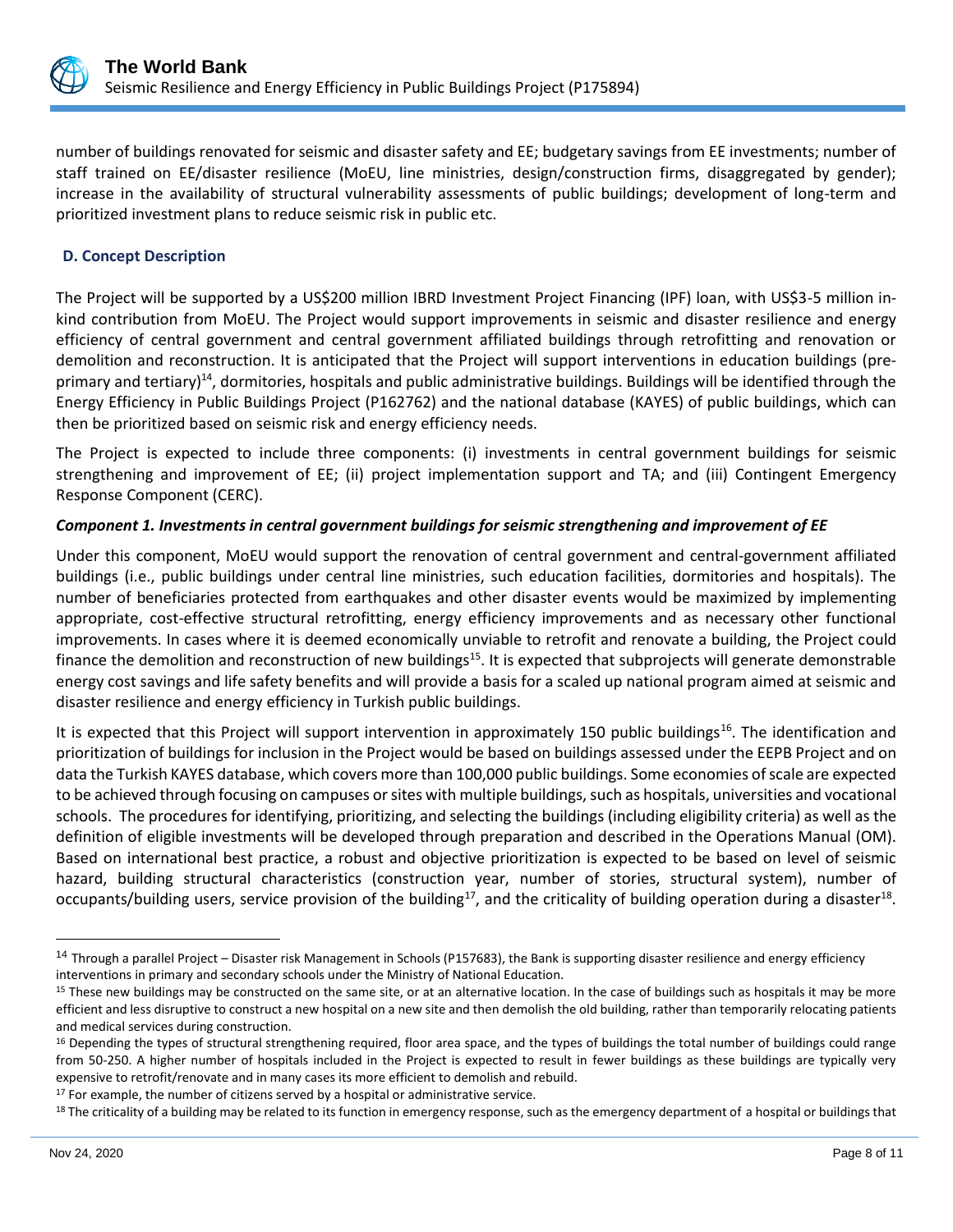

The prioritization method will be applied to a longlist of buildings during preparation to develop necessary results indicators and to support economic analysis. Moreover, based on this analysis, an indicative subproject pipeline of 50 buildings is expected to be identified for Year 1.

This component will finance energy and structural audits, technical design and supervision consultancies and civil works contractors. Depending on the outcomes of the design services, recommendations to improve structural safety may include improvement of soil conditions and the building foundation, local or global strengthening solutions<sup>19</sup>. Strengthening of roof components may also be needed to improve energy efficiency and would also increase resilience to storm and strong wind. The Project would seek to ensure minimum energy performance of renovated buildings (i.e., Turkish Class C energy performance certificates or higher) and a minimum energy savings which would be specified and agreed in the Project Operations Manual. Architectural, mechanical, electrical renovations and some renewable energy systems (e.g., rooftop solar panels, geothermal heat pumps, solar water heaters) would also be included, subject to their economic viability.

#### *Component 2. Implementation support and technical assistance*

This Component supports two objectives: a) development of the foundations for long-term investment in seismic and disaster resilience in public buildings and increased energy efficiency; b) Project implementation support by the PIU.

*Foundations for Long Term Investment in Public Buildings.* It is estimated that there are around 175,000 public buildings in Turkey, of which at least 5% are central government or affiliated buildings. While this Project supports intervention in a modest approximately 150 public buildings, it is expected to generate significant learning and support for the Government to support scaling up of investment for the other ~8,000 central government buildings. Under this subcomponent, the following activities are envisaged: i) establishment of an advisory board of national experts to provide technical advice to the PIU; ii) preparation of guides or design templates to support scaled approaches; iii) development of case studies to document investment costs, measures implemented, and lessons learned; iv) support for updating regulations related to building renovations; v) comprehensive training program for building renovations for design/construction firms; and vi) data collection and investment planning through expansion of the KAYES system.

*Project implementation support by the PIU.* This will finance project management and implementation support activities, including, *inter alia*, engineering, architectural, Occupational Health and Safety (OHS) and other necessary technical expertise; sub-project supervision; monitoring and evaluation of the Project; communication with Project beneficiaries etc. It would also finance requirements related to the Bank's fiduciary policies and guidelines, Project audits, as well as the implementation of environmental and social framework.

**Component 3. Contingent Emergency Response Component.** This zero-value component would support emergency recovery and reconstruction efforts under an agreed action plan of activities designed as a mechanism to implement the government's response to an emergency. This provisional component would allow rapid reallocation of the IBRD financing under streamlined procurement and disbursement procedures, to cover emergency response costs (such as contracting emergency works, procurement of goods and services) following an adverse natural event. The contingent emergency component would be triggered by an official government declaration of an emergency, in accordance with the country's laws and policies. The types of eligible investments would be included in the Project Operations Manual and included in the ESMF.

would be designated as emergency shelters, but also whether there is redundancy in service – such as emergency care that could be provided by another disaster resilient hospital in the same area.

<sup>&</sup>lt;sup>19</sup> Local solutions will focus on small areas of the building, whereas global solutions are much more widespread and may require temporary evacuation of the building. Types of strengthening solutions may include addition of shear walls, jacketing of columns and/or addition of base isolation.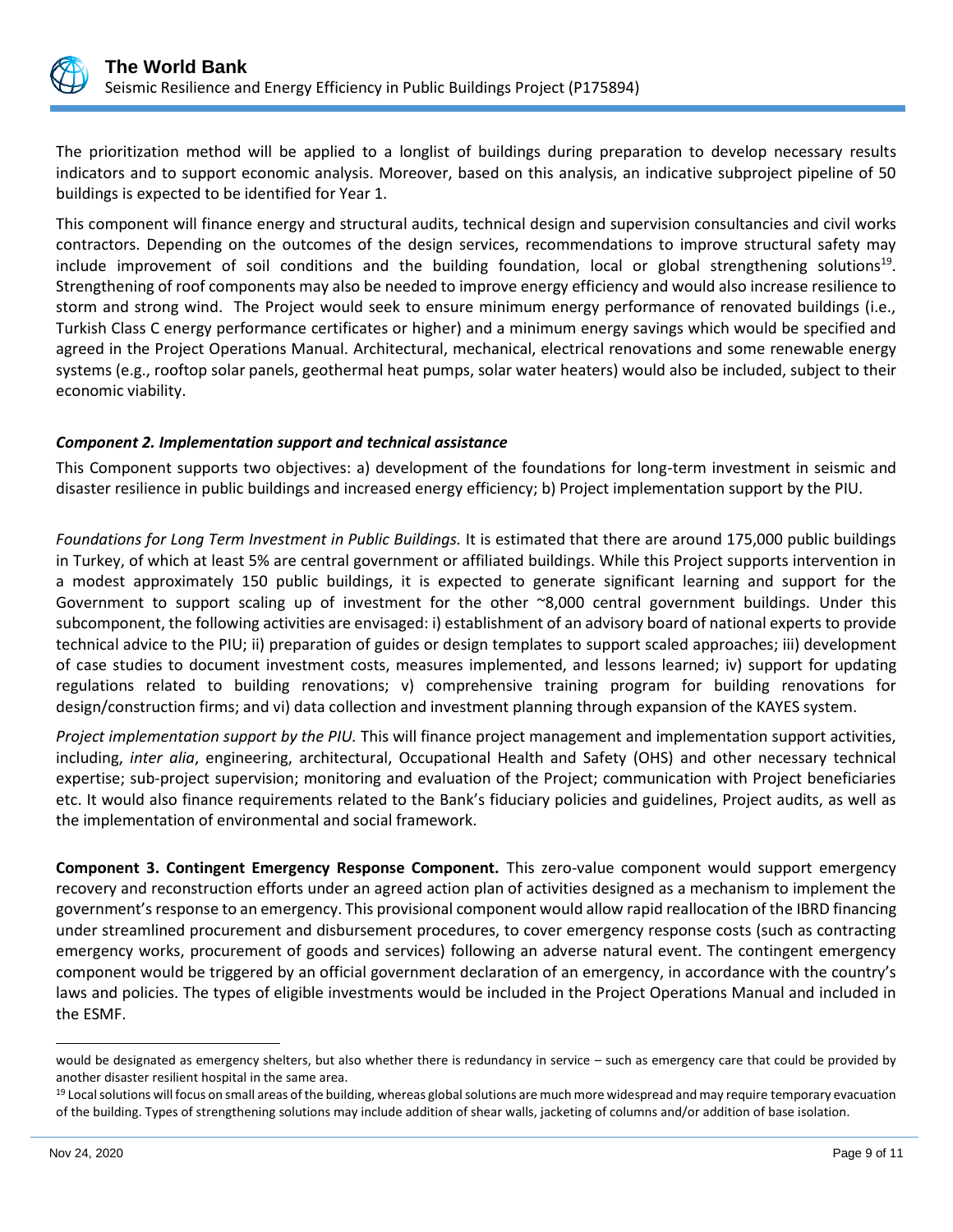

| Legal Operational Policies                  | Triggered? |
|---------------------------------------------|------------|
| Projects on International Waterways OP 7.50 | No.        |
| Projects in Disputed Areas OP 7.60          | No.        |
|                                             |            |

Summary of Screening of Environmental and Social Risks and Impacts

## **CONTACT POINT**

#### **World Bank**

Alanna Leigh Simpson, Jasneet Singh Lead Disaster Risk Management Specialist

#### **Borrower/Client/Recipient**

Republic of Turkey

#### **Implementing Agencies**

Ministry of Environment and Urbanization, General Directorate of Construction Works Banu Aslan Can General Director banu.can@csb.gov.tr